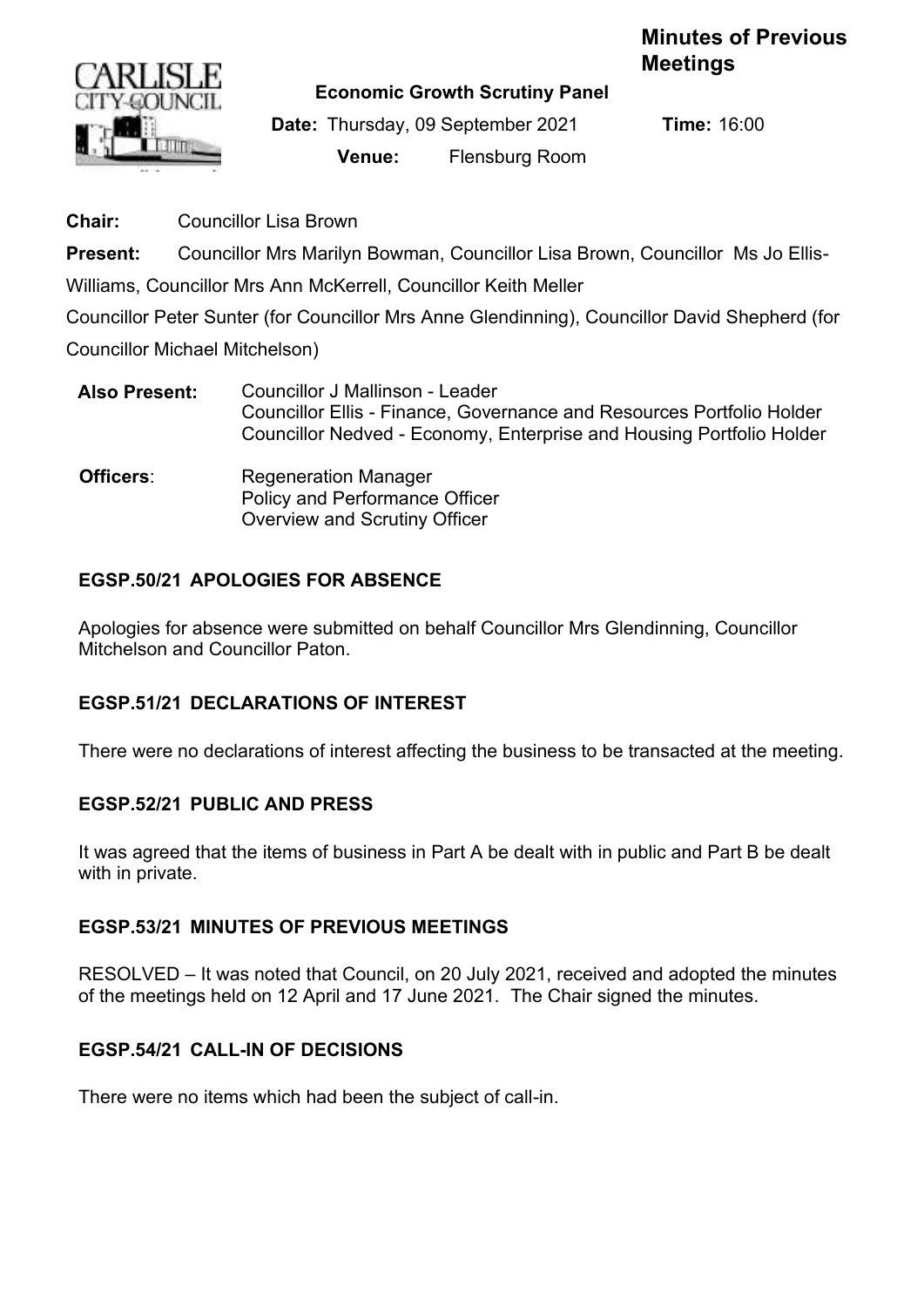## **EGSP.55/21 CITY CENTRE ECONOMIC RECOVERY ACTION PLAN**

The Regeneration Manager submitted the Economic Action Plan which contributed to Carlisle's recovery from the challenges presented as Carlisle moved towards economic recovery and renewal post the Covid-19 pandemic. (ED.32/21).

The Regeneration Manager reported that the City Centre Economic Recovery Action Plan set out an Investment Framework which would support Carlisle city centre to successfully recover from the economic and social impacts of the Covid-19 pandemic. The Plan was grounded in a strong evidence base built on existing Council strategies, stakeholder consultation and an understanding of the economic status of Carlisle city centre and to create transformative change in the city centre.

In considering the Plan Members raised the following comments and questions:

- The Panel had concerns that one of the priority key actions was the exploration for an independent / community run cinema in the city. The Panel highlighted an independent cinema which had operated in Carlisle and had closed, they questioned whether there was a market for a replacement.

The Regeneration Manager explained that the next steps had been identified by the consultants as a priority due to changing markets, should the Council agree the matter was a priority then a feasibility study would be required to confirm operational and commercial demand.

- A Member asked for an update on the strategic marketing of Carlisle especially the work of the Carlisle Ambassadors.

The Regeneration Manager outlined the role of the Carlisle Ambassadors and detailed the work being undertaken to promote Carlisle at a national expo taking place in Leeds in 2022. The expo would be an opportunity to promote Carlisle and all the major projects being undertaken in the area. Carlisle was part of various groups and consortiums' that provided the opportunity to promote Carlisle as a place to live, work and visit. The UK's Real Estate Investment and Infrastructure Forum would take a significant amount of work but would promote Carlisle nationally and internationally. He agreed to circulate further information to the Panel.

The Economy, Enterprise and Housing Portfolio Holder added that over £200m of investment was taking place in Carlisle, this reflected that Carlisle was being recognised nationally.

- How easy would it be to liaise with property owners to identify appetite for vacant unit development and had consideration been given to the Council purchasing empty units?

The Regeneration Manager confirmed that other authorities did purchase property and real estate in city centres to direct how they would be used. Any work such as this would require significant budget to cover the purchase and the ongoing maintenance liability as well as landlord liability. A similar project had been included in the Town Deal Funding; the Council was working to acquire the head lease for the Market Hall as it was felt that more proactive action could be taken to promote and utilise the Market Hall.

- The Panel asked for detailed monitoring reports to be subject to scrutiny as each project moved forward.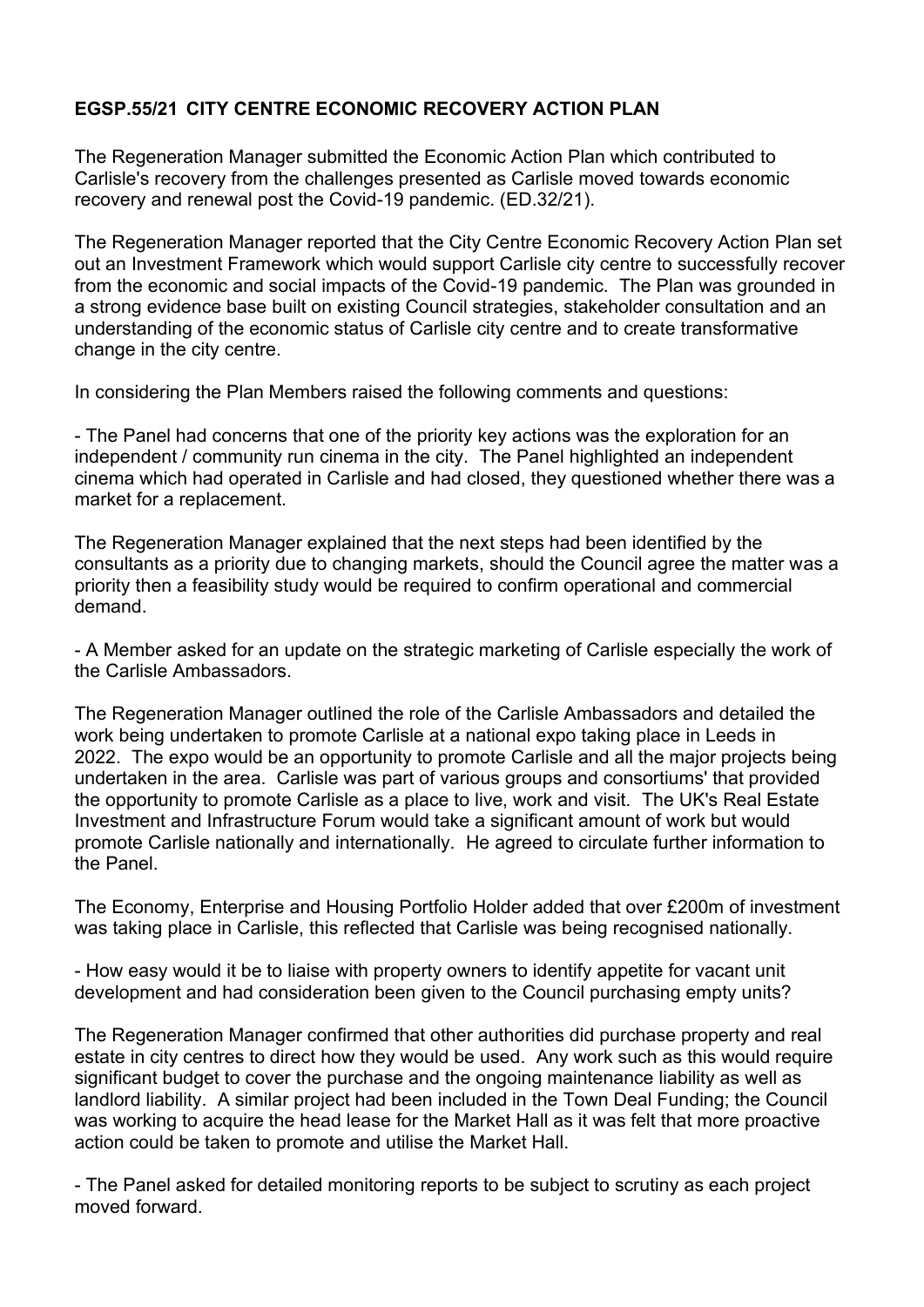The Regeneration Manager confirmed that monitoring reports would be subject to scrutiny as more detail was added to each project. He reminded the Panel that the Economic Action Plan was part of a suite of documents and plans which needed to be considered together. This Action Plan mapped out the commitment and projects which directly linked to economic recovery in Carlisle following the Covid-19 pandemic.

- A Member noted that the issues highlighted in the report had been ongoing for many years; how would the Council ensure that they were addressed and that the projects would be delivered in five years?

The Regeneration Manager explained that the funding was in place to deliver the projects, if they were not delivered within the timescale then the funding would be returned. The programme was prepared to deliver the projects on time and much of the funding had already been released. He added that there was an evidence report which supported the findings in this report and included details of stakeholders and partners. He agreed to circulate it to the Panel.

- It was recommended that the Regeneration Manager attend an Informal Council meeting to go through the report and supporting documentation in more detail.

- The Market Hall held a lot of potential as a possible food and event space, was there a possibility of coordinating the Market Hall work with the Old Fire Station to regenerate that area of the city?

The Regeneration Manager acknowledged the potential in the Market Hall as a key project in the Town Deal work. The Old Fire Station had new operators and it was hoped that they would work with the Council in regenerating the evening and night economy in that area of the city along with the Market Hall.

- A Member commented that the timeline in the report had been extremely useful and asked where the Levelling Up Fund fell within the timeline.

The Regeneration Manager responded that should it be approved the projects under the Levelling Up Fund would need to begin in the current financial year.

- The key findings highlighted the end of furlough and the possible increase to unemployment, had this information been updated and how accurate had the report been?

The Regeneration Manager explained that the most up to date information would be published soon and he would circulate it to Members. He confirmed that unemployment had risen but it had not been as high as predicted.

The Economy, Enterprise and Housing Portfolio added that Carlisle had a high rate of vacancies especially within the leisure / hospitality sector along with the highest number of start ups in the County.

- A Member commented that although some work had been carried out on the bus station he felt that it still did not have the facilities expected for a traveller or visitor to the City.

The Economy, Enterprise and Housing Portfolio Holder acknowledged that the area required more work. He explained the ongoing work with regard to the Borderlands Project and the discussions that had taken place to connect the railway station with the bus station.

The Regeneration Manager highlighted the projects within the Town Deal work that looked to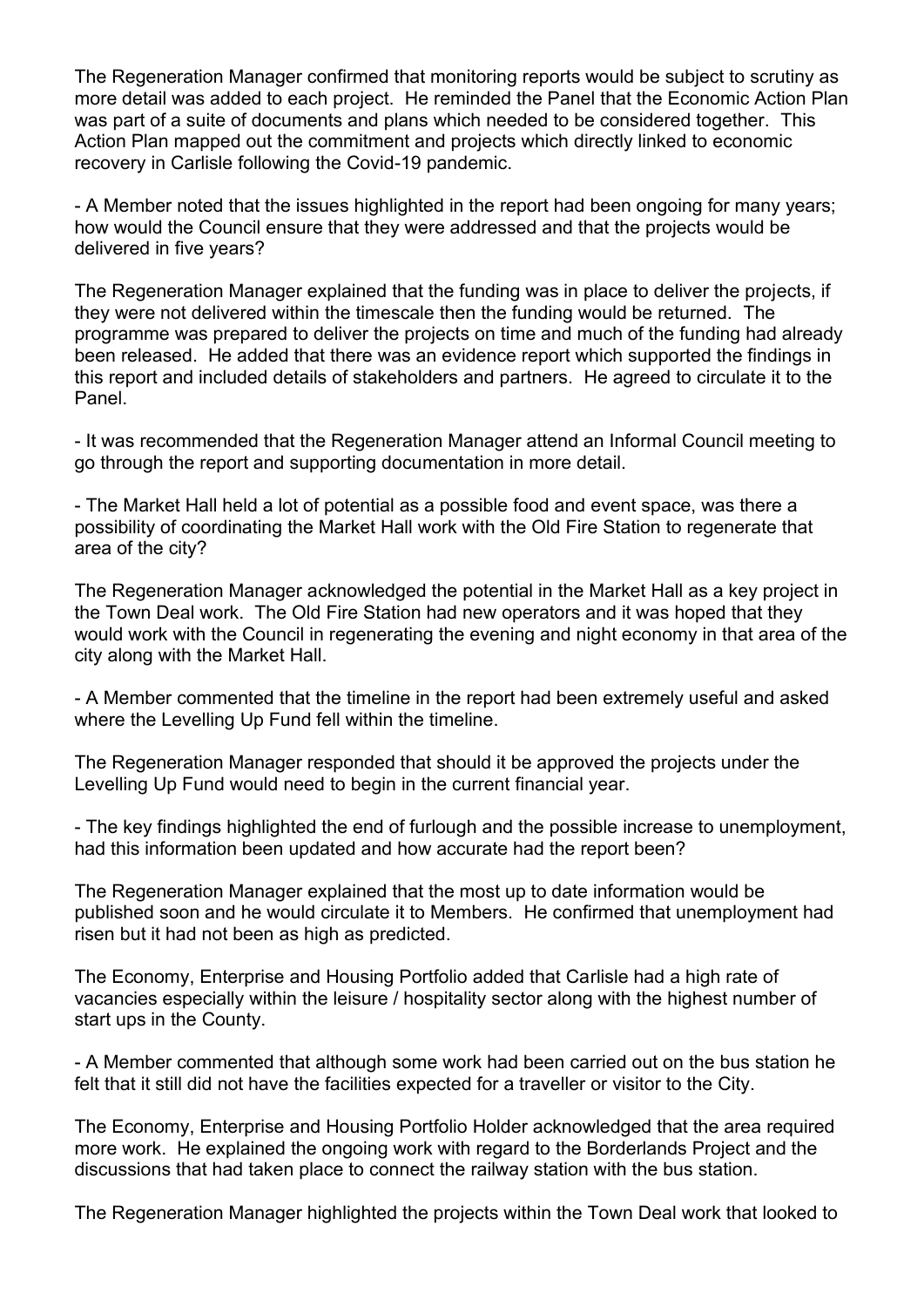improve connectivity and public realm. Discussions were taking place with Stagecoach to consider how bus routes and bus stops could be improved to enhance transportation within the city.

RESOLVED - 1) That the Panel had considered the contents of the report and contributed to emerging thinking regarding economic recovery and renewal of Carlisle city centre. (ED.32/21)

2) The Panel asked that the suggested action to explore the opportunity for an independent / community-run cinema be reconsidered given the closure of a previous independent cinema in Carlisle.

3) That the Regeneration Manager provide the Panel with the following:

 (i) the supporting evidence report to the Economic Action Plan - responding to Covid-19 in Carlisle city centre

report;

 (ii) information regarding the unemployment figures following the end of the furlough period;

 (iii) information regarding the UK's Real Estate Investment and Infrastructure Forum in Leeds 2022

4) That an Informal Council be arranged to receive a presentation from the Regeneration Manager on the Economic Action Plan - responding to Covid-19 in Carlisle city centre and the supporting evidence.

# **EGSP.56/21 REGENERATION PROGRAMME UPDATE AND ECONOMIC DEVELOPMENT PROGRAMME MANAGEMENT OFFICE**

The Regeneration Manager provided an update on key regeneration projects and the work programme and activities to be undertaken for 2021-22. (ED.30/21)

The Regeneration Manager reported that in order to be able to undertake the role of Accountable Body for the major projects and programmes effectively, the report set out the proposal for the creation of an Economic Development Programme Management Office, and also to increase the

capacity of the Regeneration Team to support the development and delivery of the projects.

At its meeting on 20 July 2021, Council resolved (C.115/21 referred):

"That the Council:

1. Note the progress on the development and delivery of the key regeneration projects led by the City Council – Future High Streets Fund, Town Deal and Caldew Riverside.

2. Approved an additional revenue budget of £91,545 for this financial year 2021/22 to fund the Programme Management Office and the regeneration team and an additional £82,560 for the following two years 2022-23 and 2023-24, as set out in Table 3 of report ED.22/21 and funded from Revenue Reserves.

3. Approved a budget of £6,742,839 (in addition to the Greenmarket scheme already included in the Council's capital programme) be added to the Council's Capital Programme, in accordance with the financial profile for the Future High Street Fund programme for the years 2021-22, 2022-23 and 2023-24 as set out in Table 2 of report ED.22/21."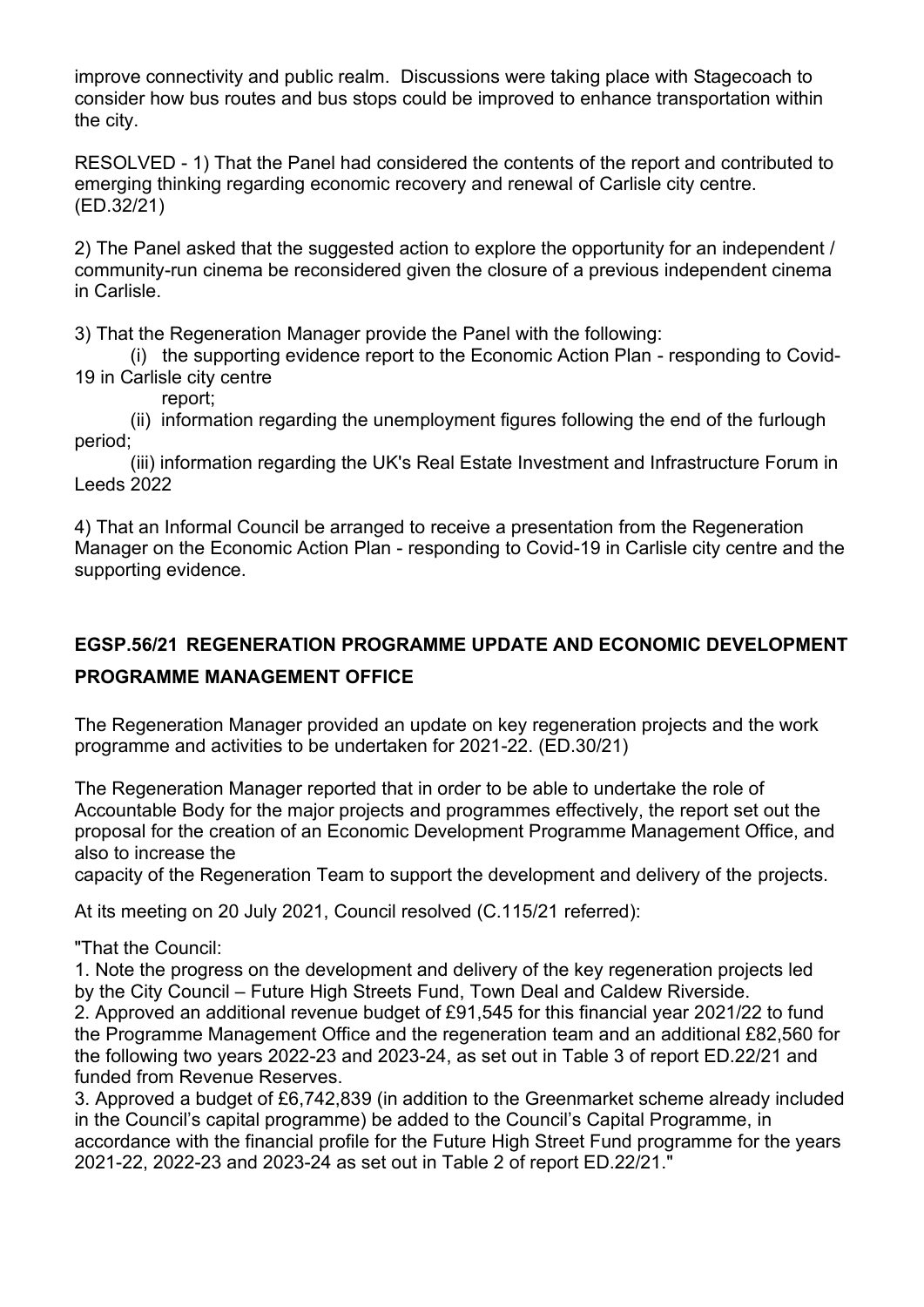In considering the report Members raised the following comments and questions:

- How confident was the Council that houses could be built at the Caldew Riverside site once the remediation works had been completed?

The Regeneration Manager explained that the remediation work had to be carried out to a very high level to allow for housing to be built, because of this the Council was working closely with the Environment Agency to meet that requirement.

- How were the figures for the Lighting Up Carlisle event calculated?

The Regeneration Manager responded that the figures had been prepared by New Skills Consultants using a number of complex metrics. He confirmed that the figures were projected and he offered to provide the supporting information to Members should they so wish.

- There was some concern that existing stall holders in the Market Hall would be pushed out by the proposed changes and the Panel questioned how they would be consulted with on the proposed plans.

The Regeneration Manager reassured the Panel that the matter would be dealt with sensitively. Work would be carried out with existing traders to improve the offer and hopefully improve the business of all traders.

- How would a clear vision for the projects be retained during the Local Government Reorganisation as staff and Members change?

The Regeneration Manager reminded the Panel that the funding and projects had been agreed, he acknowledged that there may be changes to the delivery teams but felt the delivery of the projects would continue as planned.

The Leader commented that the funding could not be spent on any other projects and it was in the city's best interest to complete the projects.

- How would performance be monitored and reported to Scrutiny?

The Policy and Performance Officer responded that performance monitoring would be included in the Panel's quarterly performance monitoring reports.

RESOLVED - That the Panel:

1. Noted the Future High Streets Fund (FHSF) Memorandum of Understanding included in Appendix A, the provisions contained therein;

2. Noted the Remediation Road Map for the Caldew Riverside site and the key decision points as set out in Table 5 of report ED.30/21;

3. Noted the progress on the development of the Carlisle Town Deal, the agreement of Heads of Terms (included in Appendix B), the agreed programme of projects as set out in Table 6 of report ED.30/21 and the programme of activity over the next twelve months to progress towards agreeing the Town Deal;

4. Noted the additional resources required to deliver City Council's major economic development projects and the associated costs, and that the costs would be offset using grant funding that had been secured;

5. Noted the establishment of an Economic Development Programme Management Office for an initial 3 year period (subject to review) and increasing the capacity of the regeneration team.